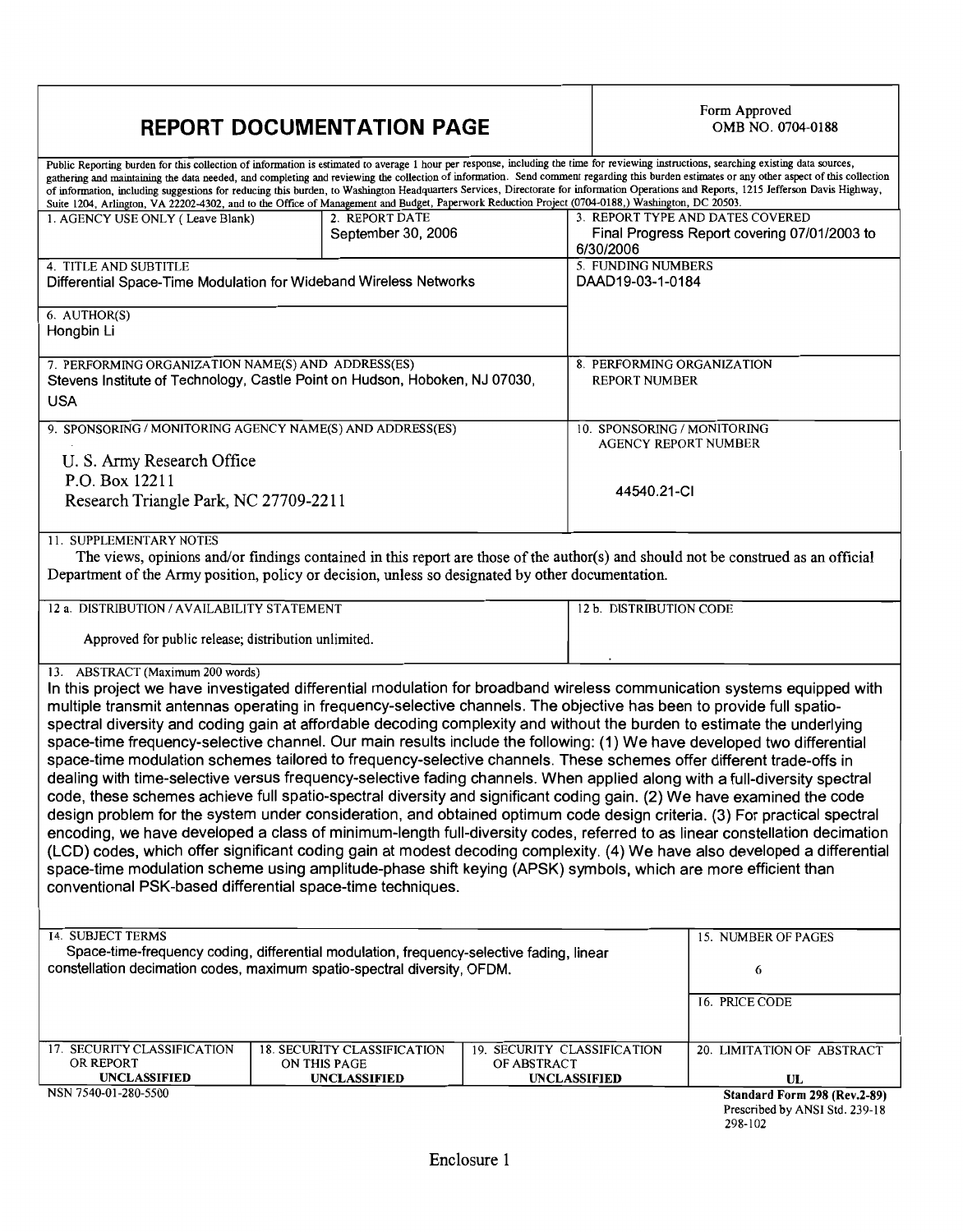# **FINAL PROGRESS REPORT**

Hongbin Li

#### **Statement of the Problem Studied**

The primary problem addressed in this project is differential modulation for broadband wireless communication systems equipped with multiple transmit antennas operating in frequency-selective channels. The research goal is to obviate the burden to estimate the space-time-frequency channel, while providing full spatio-spectral diversity gain and coding gain at reasonable decoding complexity. Toward this goal, the following two subtasks have been investigated in this project: (1) design of differential space-time modulation techniques that offer full spatial diversity; (2) error probability analysis and design criteria for code construction for such systems; and (3) design of short-length spectral codes that offer full spectral diversity and admit efficient decoding.

#### **Summary of Most Important Results**

Our main results pertaining to differential space-time modulation include the following:

- **PSK based differential space-time modulation [J7, J13, J19, C6,]:** We have proposed two different differential space-time modulation schemes that utilize phase-shift keying (PSK) signaling. In both cases, orthogonal space-time block codes are used to encode across space and time, which provide full spatial diversity and efficient decoding, and separate spectral encoding across frequency, which offer full spectral diversity. The major difference is that one scheme [J13] differentially encode across time, by differential encoding across two space-time code matrices, whereas the other scheme [J7] differential encode across frequency. Used along with a full-diversity spectral code, both offer full spatio-spectral diversity. The frequency-domain based scheme has been shown to be more robust to time-selective channel fading, but more sensitive to frequency-selective fading than the time-domain based scheme. Based on extensive simulation, we have concluded that for broadband high-speed systems where the channel typically experiences slow fading, the time-domain based scheme should be preferred; meanwhile, for lower-rate applications when fast fading is prevalent, the frequency-domain based scheme should be preferred.
- **APSK based differential space-time modulation [J2, C13, C17]:** We have proposed a generalized multichannel amplitude-and-phase coded modulation scheme for differential space-time communications. Our scheme utilizes code matrices consisting of an amplitude and a phase component, which can be thought of as a space-time multichannel generalization of the scalar amplitude and phase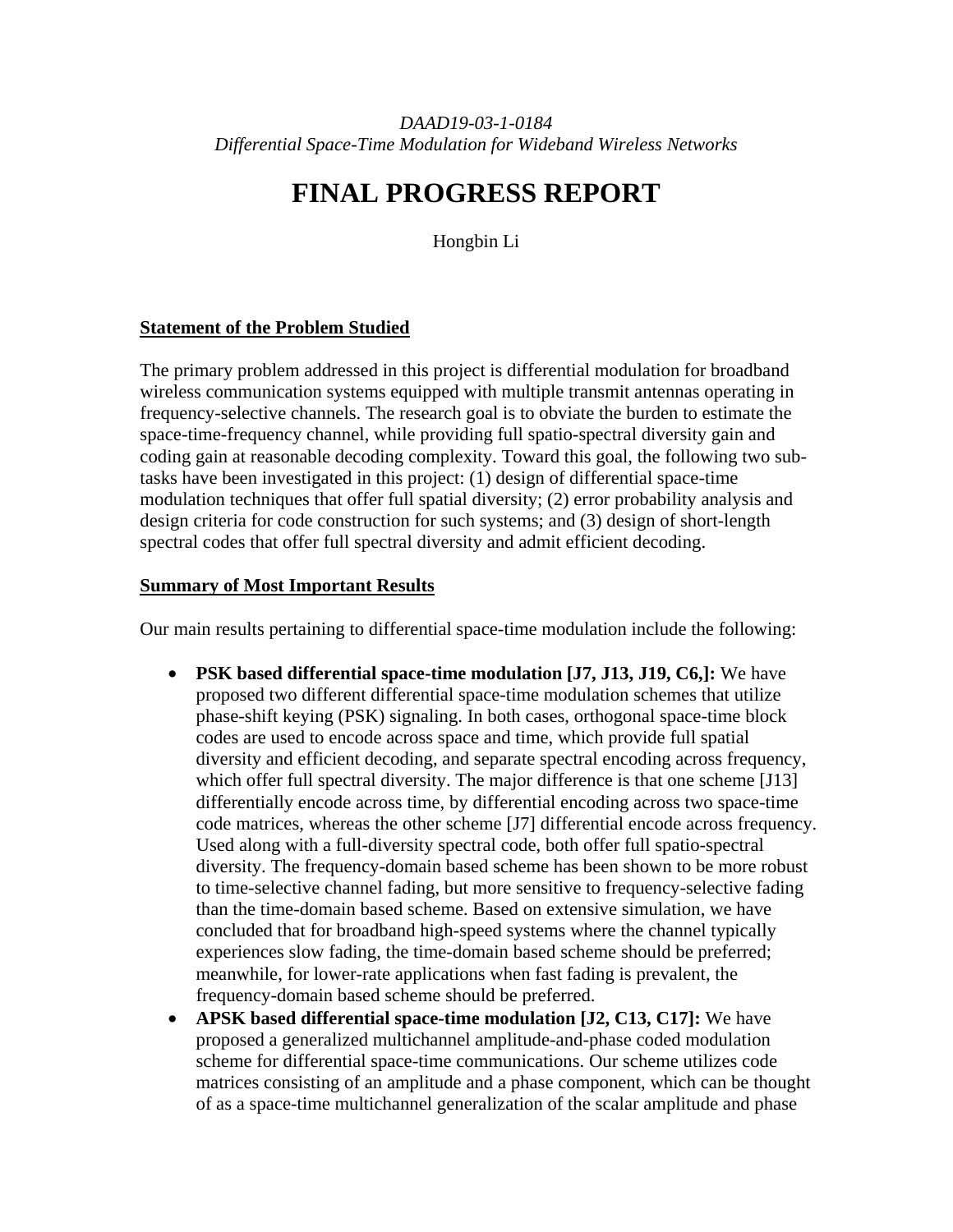shift keying (APSK) constellation. The amplitude component takes a scalar coefficient that controls the total transmission power, while the phase component is a unitary matrix formed from PSK symbols. Both the amplitude and phase components are differentially encoded and admit efficient differential decoding. We have shown that the maximum likelihood (ML) decoding of the amplitude coefficient and phase matrix is decoupled. Moreover, the phase matrix, when constructed from orthogonal designs, is amenable to decoupled differential decoding of the phase entries, which further simplifies the decoding complexity significantly. Simulation results have shown that the proposed amplitude-phase differential space-time coded modulation scheme achieves a performance close to its phase-only counterpart, while providing higher spectral efficiency offered by amplitude modulation.

- **Error probability analysis and design criteria for code construction [J13]:** We have derived the performance criteria for code construction based on pairwise error probability (PEP) analysis. We have shown that for an *L*th-order frequencyselective multipath channel with rich scattering, the maximum spatio-temporal diversity order is  $N_t$  (*L*+1) with  $N_t$  transmit antennas and 1 receive antenna; if  $N_t$ receive antennas are in place, the diversity order can be further increased *Nr*-fold. Based on our analysis, we have developed design criteria that can used to construct codes with full spatio-spectral diversity and optimum coding gain. The resulting codes, in general, require encoding across all frequency bins, which would result in codes with prohibitive decoding complexity.
- **LCD codes [J13, J19]:** To overcome the decoding difficulty of the optimum codes, we have examined minimum-length full diversity codes. We have shown that such codes are essentially permutation codes. To facilitate the search for good minimum-length full-diversity codes, we have introduced a linear structure in such permutation codes by constellation decimation. The resulting permutation codes are referred to as the linear constellation decimation (LCD) codes, and optimum LCD codes with the largest coding gain have been obtained through computer searches.

In addition to the above results which were primarily funded by this project, we have obtained results in the following areas that are partially supported by this grant: blind channel estimation for CDMA with transmit diversity [J4], code-timing synchronization for short-code [J9, J15, C16] and long-code [J12, J16, C14, C18] DS-CDMA with bandlimited chip waveform, joint code-timing and carrier offset estimation [J10], robust estimation and detection for MC-CDMA [J6, J8, C4, C12], joint channel estimation and interference suppression for single- and multi-carrier systems with block transmission [J3, J11, J20, C2, C10], space-time equalization [J18], and distributed estimation with bandlimted constraint [C1], and distributed differential modulation and performance analysis for cooperative relays [J1, J5, J14, C3, C5, C7, C8, C9, C11,C15].

#### **Listing of Publications and Technical Reports Supported Under This Grant**

(a) Papers published in peer-reviewed journals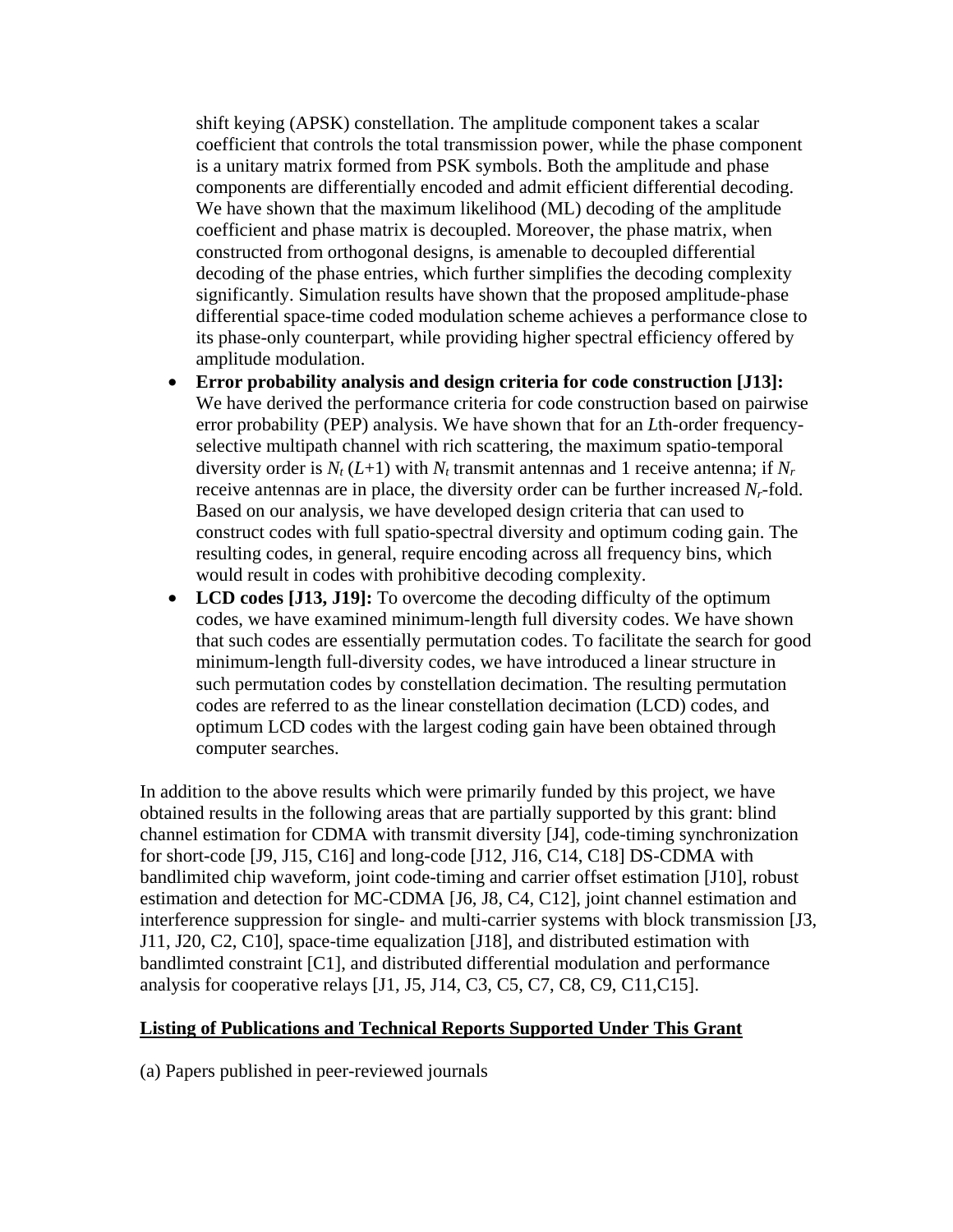- [J1] Qiang Zhao and Hongbin Li, "Differential modulation for cooperative wireless systems," *IEEE Transactions on Signal Processing*, to appear, 2007.
- [J2] Hongbin Li and Tao Li, "Generalized multi-channel amplitude-and-phase coded modulation for differential space-time communications," *Digital Signal Processing* (Elsevier), to appear, 2007.
- [J3] Khaled Amleh, Hongbin Li, and Rensheng Wang, "Blind channel estimation, equalization, and CRB for OFDM with unmodeled interference," *IEE Proceedings – Communications*, to appear.
- [J4] Wei Sun and Hongbin Li, "Blind channel estimation and detection for space-time coded CDMA in ISI channels," *Digital Signal Processing* (Elsevier), to appear.
- [J5] Hongbin Li and Qiang Zhao, "Distributed modulation for cooperative wireless communications," *IEEE Signal Processing Magazine*, vol. 23, no. 5, pp. 30-36, September 2006.
- [J6] Rensheng Wang and Hongbin Li, "A robust approach to channel estimation and detection for multi-carrier CDMA", *IEEE Communications Letters*, vol. 10, no. 9, pp. 652-654, September 2006.
- [J7] Hongbin Li and Tao Li, "A new differential modulation for coded OFDM with multiple transmit antennas," *IEEE Signal Processing Letters*, vol. 13, no. 6, pp. 317-320, June 2006.
- [J8] Rensheng Wang, Hongbin Li, and Tao Li, "Robust multiuser detection for multicarrier CDMA systems,"*IEEE Journal on Selected Areas in Communications*, Special Issues on 4G Wireless Systems, vol. 24, no.3, pp. 673-683, March 2006.
- [J9] Hongbin Li, Rensheng Wang, and Khaled Amleh, "Blind code-timing estimation for CDMA systems with bandlimited chip waveforms in multipath fading channels," *IEEE Transactions on Communications*, vol. 54, no.1, pp. 141-149, January 2006.
- [J10] Khaled Amleh and Hongbin Li, "Joint estimation of carrier offset and code timing for DS-CDMA with performance analysis," *IEEE Transactions on Wireless Communications,* vol. 4, no. 5, pp. 1980-1987, September 2005.
- [J11] Khaled Amleh, Hongbin Li, and Rensheng Wang, "Joint blind channel estimation and interference suppression with efficient implementation for OFDM systems," *Electronics Letters*, vol. 41, no. 16, pp. 45-46, 4th August 2005.
- [J12] Rensheng Wang and Hongbin Li, "Decorrelating multiuser code-timing estimation for long-code CDMA with bandlimited chip waveforms," *IEEE Transactions on Signal Processing*, vol. 53, no. 7, pp. 2369-2381, July 2005.
- [J13] Hongbin Li, "Differential space-time modulation over frequency-selective channels," *IEEE Transactions on Signal Processing*, vol. 53, no. 6, pp.2228-2242, June 2005.
- [J14] Qiang Zhao and Hongbin Li, "Performance of differential modulation with wireless relays in Rayleigh fading channels," *IEEE Communications Letters*, vol. 9, no. 4, pp. 343-345, April 2005.
- [J15] Khaled Amleh, Hongbin Li, and Tao Li, "Blind and training-assisted subspace code-timing estimation for CDMA with bandlimited chip waveforms,"*IEEE Transactions on Vehicular Technology*, vol. 53, no. 6, pp. 1735-1745, November, 2004.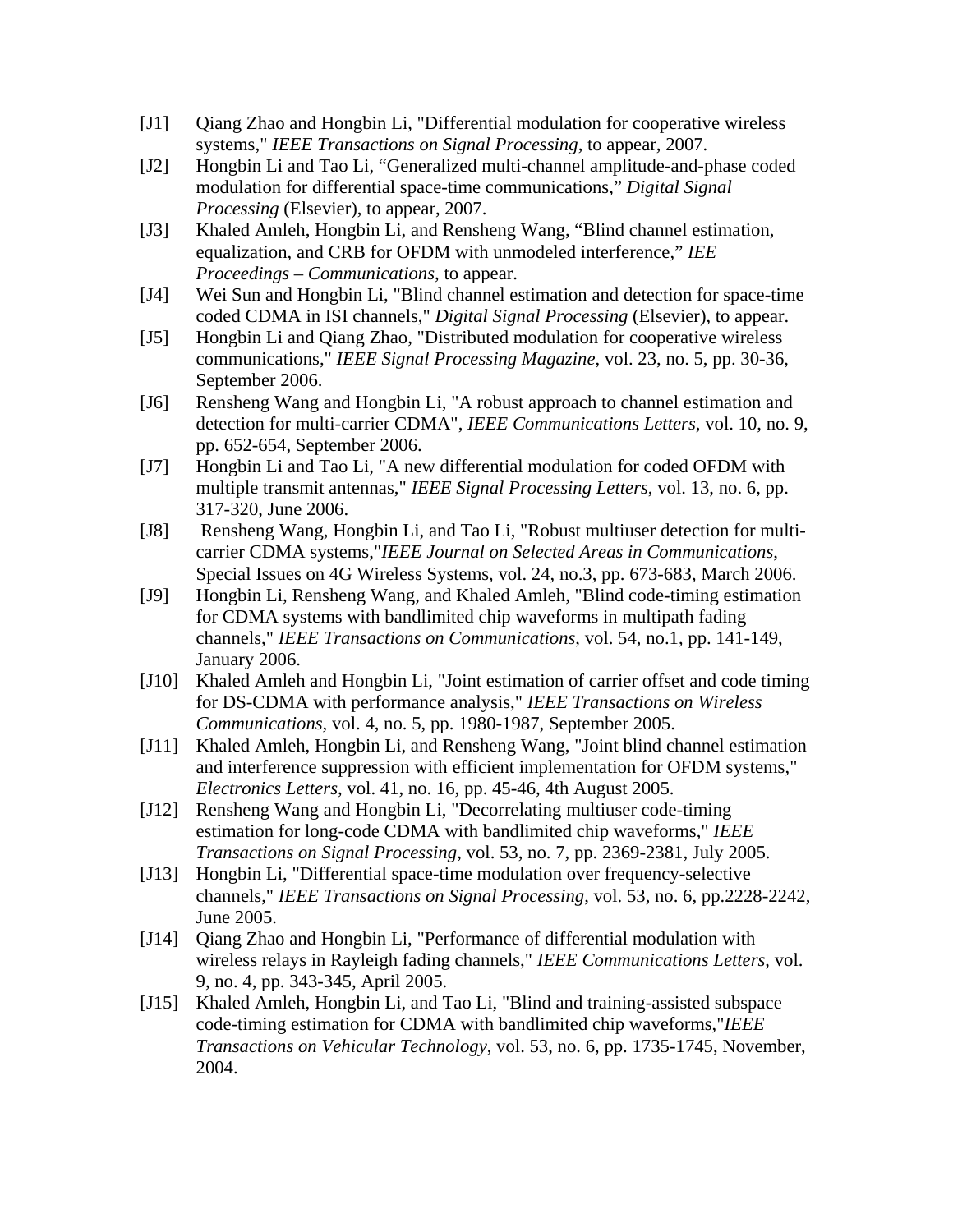- [J16] Rensheng Wang and Hongbin Li, "A deterministic multiuser code-timing estimator for long-code bandlimited CDMA systems,''*IEEE Communications Letters*, vol. 8, no. 8, pp. 535-537, August 2004.
- [J17] Rensheng Wang, Hongbin Li, and Tao Li, "Code-timing estimation for CDMA systems with bandlimited chip waveforms," *IEEE Transactions on Wireless Communications,* vol. 3, no. 4, pp. 1338-1349, July 2004.
- [J18] Ling Li, Yu-Dong Yao, and Hongbin Li, "Transmit diversity and linear and decision feedback equalizations for frequency selective channels,''*IEEE Transactions on Vehicular Technology*, vol. 52, no. 5, pp. 1217-1231, September, 2003.
- [J19] Hongbin Li, "Differential space-time-frequency modulation over frequencyselective fading channels," *IEEE Communications Letters*, vol. 7, no. 8, pp. 349- 351, August 2003.
- [J20] Hongbin Li, "Blind channel estimation for multicarrier systems with narrowband interference suppression," *IEEE Communications Letters*, vol. 7, no. 7, pp. 326- 328, July 2003.
- (b) Papers published in non-peer-reviewed journals or in conference proceedings
- [C1] Wei Wang and Hongbin Li "Distributed maximum likelihood estimation for bandwidth-constrained wireless sensor networks," in Proceedings of the 12th IEEE Digital Signal Processing Workshop (DSP'06), Grand Teton National Park, WY, September 24-27, 2006.
- [C2] Khaled Amleh and Hongbin Li, "Blind channel estimation for single carrier and multicarrier systems," in *Proceedings of the 10<sup>th</sup> World Multi-Conference on Systemics, Cybernetics and Informatics (WMSCI'06)*," Orlando, USA, on July 16- 19, 2006.
- [C3] Qiang Zhao and Hongbin Li, "Performance of decode-based differential modulation for wireless relay networks in Nakagami-m channels," in *Proceedings of the 2006 IEEE International Conference on Acoustic, Speech, and Signal Processing (ICASSP'06)*, Toulouse, France, May 14-19, 2006.
- [C4] Rensheng Wang and Hongbin Li, "Robust multiuser detection for multi-carrier CDMA," in Proceedings of the 2006 IEEE International Conference on Networking, Sensing and Control, Ft. Lauderdale, FL, April 23-25, 2006.
- [C5] Qiang Zhao and Hongbin Li, "Distributed modulation for cooperative wireless communications," in Proceedings of the 40th Annual Conference on Information Sciences and Systems (CISS'06), Princeton University, Princeton, NJ, March 22- 24, 2006.
- [C6] Hongbin Li, "A new differential modulation for coded OFDM with multiple transmit antennas," in *Proceedings of 39th Asilomar Conference on Signals, Systems, and Computers*, pp. 961-964, Pacific Grove, CA, October 30 - November 2, 2005.
- [C7] Nilay Shah and Hongbin Li, "Distribution of quadratic form in Gaussian mixture variables and an application in relay networks," in *Proceedings of the 6th IEEE International Workshop on Signal Processing Advances for Wireless Communications (SPAWC'05)*, New York, NY, June 5-8, 2005.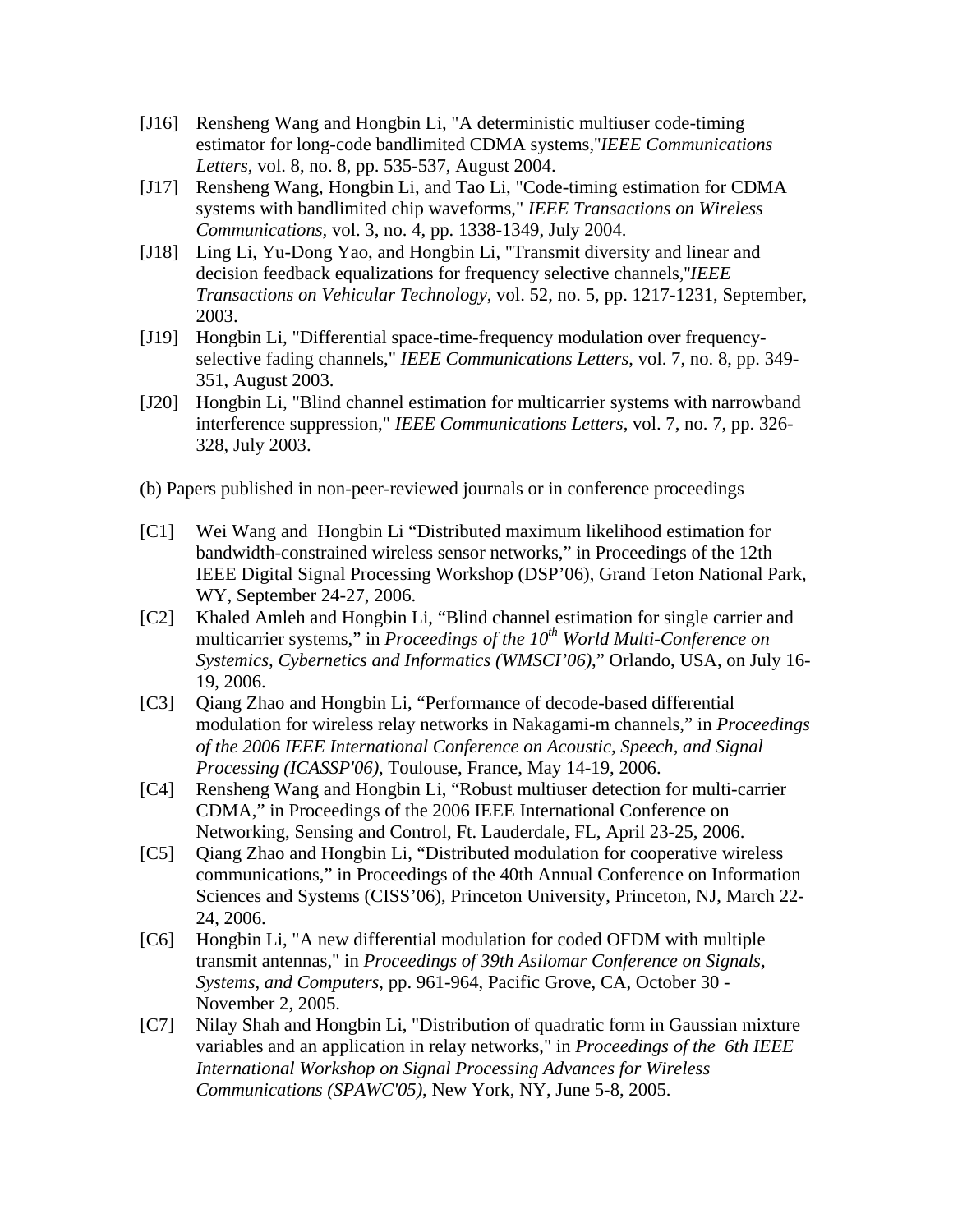- [C8] Qiang Zhao and Hongbin Li, "Performance analysis of an amplify-based differential modulation for wireless relay networks under Nakagami-m fading channels," in *Proceedings of the 6th IEEE International Workshop on Signal Processing Advances for Wireless Communications (SPAWC'05)*, New York, NY, June 5-8, 2005.
- [C9] Qiang Zhao and Hongbin Li, "Decode-Based Differential Modulation for Wireless Relay Networks" in *Proceedings of the 2005 IEEE International Conference on Acoustic, Speech, and Signal Processing (ICASSP'05)*, vol.3, pp.513-516, Philadelphia, PA, March 18-23, 2005.
- [C10] Khaled Amleh and Hongbin Li, "Joint Blind Channel Estimation and Interference Suppression for OFDM Systems," in *Proceedings of the 2005 IEEE International Conference on Acoustic, Speech, and Signal Processing (ICASSP'05)*, vol.3, pp.465-468, Philadelphia, PA, March 18-23, 2005.
- [C11] Qiang Zhao and Hongbin Li, "Performance of a differential modulation scheme with wirelessrelays in Rayleigh fading channels," in *Proceedings of 38th Asilomar Conference on Signals, Systems, and Computers*, vol.1, pp.1198-1202, Pacific Grove, CA, November 7-10, 2004.
- [C12] Rensheng Wang and Hongbin Li, "Robust channel estimation and detection for multi-carrier CDMA," in *Proceedings of 38th Asilomar Conference on Signals, Systems, and Computers*, vol.1, pp.898-902, Pacific Grove, CA, November 7-10, 2004.
- [C13] Hongbin Li, "Differential space-time coding based on generalized multi-channel amplitude and phase modulation," in *Proceedings of the 2004 IEEE International Conference on Acoustic, Speech, and Signal Processing (ICASSP'04)*, vol.2, pp.17-20, Montreal, Canada, May 17-21, 2004.
- [C14] Rensheng Wang and Hongbin Li, "A deterministic multiuser code-timing estimator for long-code bandlimited CDMA systems," in *Proceedings of the 2004 IEEE International Conference on Acoustic, Speech, and Signal Processing (ICASSP'04)*, vol.4, pp.825-828, Montreal, Canada, May 17-21, 2004.
- [C15] Qiang Zhao and Hongbin Li, "Differential BPSK Modulation for Wireless Relay Networks," in *Proceedings of the 38th Annual Conference on Information Sciences and Systems (CISS'04)*, Princeton University, Princeton, NJ, March 17- 19, 2004.
- [C16] Khaled Amleh and Hongbin Li, "Blind and Training-Assisted Subspace Code-Timing Estimation for CDMA with Bandlimited Chip Waveforms," in *Proceedings of the 38th Annual Conference on Information Sciences and Systems (CISS'04)*, Princeton University, Princeton, NJ, March 17-19, 2004.
- [C17] Hongbin Li and Qiang Zhao, "Differential space-time modulation with LCD codes and APSK constellation," in *Proceedings of 37th Asilomar Conference on Signals, Systems, and Computers*, vol.1, pp.1012-1016, Pacific Grove, CA, November 9-12, 2003.
- [C18] Rensheng Wang and Hongbin Li, " Decorrelating code-timing estimation for CDMA systems with long codes and bandlimited chip waveforms," in *Proceedings of 37th Asilomar Conference on Signals, Systems, and Computers*, vol.1, pp.438-442, Pacific Grove, CA, November 9-12, 2003.